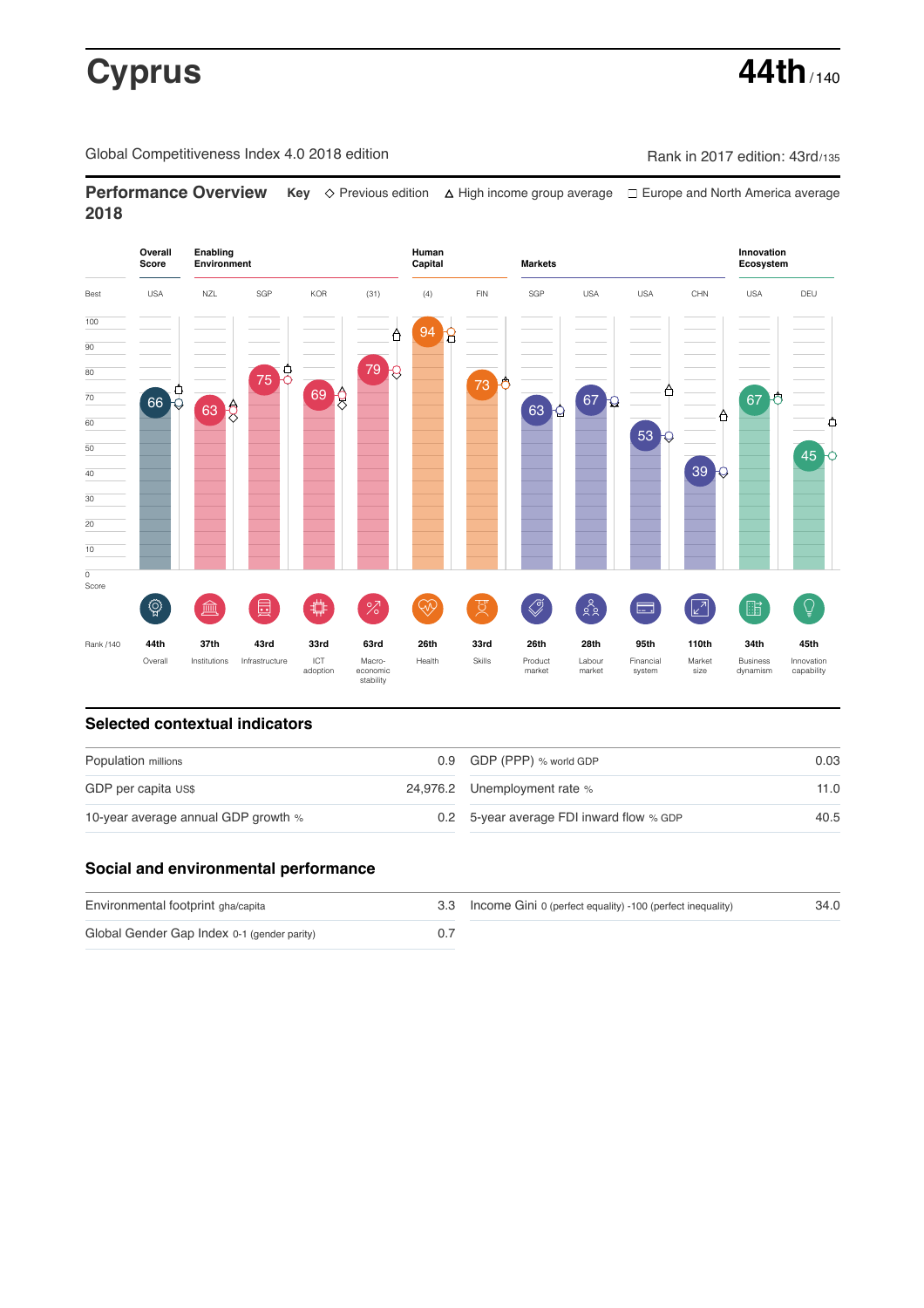## **Cyprus 44th**/140

| <b>Index Component</b>                                                   | Value    | Score *                  | Rank/140 | <b>Best Performer</b>       |
|--------------------------------------------------------------------------|----------|--------------------------|----------|-----------------------------|
| 寙<br>Pillar 1: Institutions 0-100 (best)                                 |          | 63.0 $\uparrow$          | 37       | <b>New Zealand</b>          |
| 1.01 Organized crime 1-7 (best)                                          | 5.2      | 69.8 ↑                   | 46       | Finland                     |
| 1.02 Homicide rate /100,000 pop.                                         | 1.1      | 97.9 ↑                   | 36       | Multiple (9)                |
| 1.03 Terrorism incidence 0 (very high) -100 (no incidence)               | 99.9     | $99.9$ 1                 | 58       | Multiple (24)               |
| 1.04 Reliability of police services 1-7 (best)                           | 4.9      | 64.6 ↑                   | 49       | Finland                     |
| 1.05 Social capital 0-100 (high)                                         | 55.6     | 55.6 $\sqrt{ }$          | 36       | Australia                   |
| 1.06 Budget transparency 0-100 (best)                                    | 46.2     | $46.2 =$                 | 90       | Multiple (2)                |
| 1.07 Judicial independence 1-7 (best)                                    | 4.8      | 63.8 ↑                   | 39       | Finland                     |
| 1.08 Efficiency of legal framework in challenging regulations 1-7 (best) | 4.1      | 52.0 ↑                   | 32       | Finland                     |
| 1.09 Freedom of the press 0-100 (worst)                                  | 19.9     | 80.2 $\sqrt{ }$          | 23       | Norway                      |
| 1.10 Burden of government regulation 1-7 (best)                          | 3.8      | 46.1 ↓                   | 45       | Singapore                   |
| 1.11 Efficiency of legal framework in settling disputes 1-7 (best)       | 3.6      | 43.9 ↑                   | 73       | Singapore                   |
| 1.12 E-Participation Index 0-1 (best)                                    | 0.82     | 82.0 ↑                   | 45       | Multiple (3)                |
| 1.13 Future orientation of government 1-7 (best)                         | 3.8      | 47.5 ↑                   | 60       | Singapore                   |
| 1.14 Incidence of corruption 0-100 (best)                                | 57.0     | 57.0 $\uparrow$          | 38       | New Zealand                 |
| 1.15 Property rights 1-7 (best)                                          | 4.9      | 65.2 ↑                   | 41       | Finland                     |
| 1.16 Intellectual property protection 1-7 (best)                         | 4.7      | 61.3 $\uparrow$          | 41       | Finland                     |
| 1.17 Quality of land administration 0-30 (best)                          | 23.0     | $76.7 =$                 | 29       | Singapore                   |
| 1.18 Strength of auditing and reporting standards 1-7 (best)             | 4.6      | 60.3 $\uparrow$          | 70       | Finland                     |
| 1.19 Conflict of interest regulation 0-10 (best)                         | 6.3      | $63.0 =$                 | 45       | Multiple (2)                |
| 1.20 Shareholder governance 0-10 (best)                                  | 6.3      | $63.0 =$                 | 45       | Kazakhstan                  |
| 員<br>Pillar 2: Infrastructure 0-100 (best)                               |          | 74.9 ↑                   | 43       | Singapore                   |
| 2.01 Road connectivity index 0-100 (best)                                | 72.7     | $72.7 =$                 | 50       | <b>United States</b>        |
| 2.02 Quality of roads 1-7 (best)                                         | 5.2      | 70.3 ↑                   | 23       | Singapore                   |
| 2.03 Railroad density km of roads/square km                              | n/a      | n/a                      | n/a      | Multiple (20)               |
| 2.04 Efficiency of train services 1-7 (best)                             | 2.0      | 16.7 ↑                   | 118      | Switzerland                 |
| 2.05 Airport connectivity score                                          | 46,603.1 | 50.9 $\sqrt{ }$          | 66       | Multiple (8)                |
| 2.06 Efficiency of air transport services 1-7 (best)                     | 5.1      | 68.9 ↑                   | 42       | Singapore                   |
| 2.07 Liner Shipping Connectivity Index 0-157.1 (best)                    | 13.0     | 13.0 $\sqrt{ }$          | 75       | Multiple (4)                |
| 2.08 Efficiency of seaport services 1-7 (best)                           | 4.2      | 54.0 ↑                   | 62       | Singapore                   |
| 2.09 Electrification rate % pop.                                         | 100.0    | $100.0 =$                | 1        | Multiple (66)               |
| 2.10 Electric power transmission and distribution losses % output        | 4.7      | 99.2 $\sqrt{ }$          | 18       | Multiple (9)                |
| 2.11 Exposure to unsafe drinking water % pop.                            | 0.8      | $100.0 =$                | 20       | Multiple (23)               |
| 2.12 Reliability of water supply 1-7 (best)                              | 5.8      | 79.8 个                   | 42       | Switzerland                 |
| O<br>Pillar 3: ICT adoption 0-100 (best)                                 |          | 68.8 ↑                   | 33       | Korea, Rep.                 |
| 3.01 Mobile-cellular telephone subscriptions /100 pop.                   | 138.5    | $100.0 =$                | 28       | Multiple (68)               |
| 3.02 Mobile-broadband subscriptions /100 pop.                            | 106.4    | n/a                      | 20       | <b>United Arab Emirates</b> |
| 3.03 Fixed-broadband Internet subscriptions /100 pop.                    | 34.8     | 69.6 ↑                   | 16       | Switzerland                 |
| 3.04 Fibre Internet subscriptions /100 pop.                              | 0.0      | n/a                      | 110      | Korea, Rep.                 |
| 3.05 Internet users % pop.                                               | 75.9     | 75.9 个                   | 42       | Iceland                     |
| ℅<br>Pillar 4: Macroeconomic stability 0-100 (best)                      |          | 78.9 ↑                   | 63       | Multiple (31)               |
| 4.01 Inflation annual % change                                           | $-0.3$   | 97.9 ↑                   | 95       | Multiple (74)               |
| 4.02 Debt dynamics 0-100 (best)                                          | 60.0     | $60.0 =$                 | 63       | Multiple (36)               |
| Qv<br>Pillar 5: Health 0-100 (best)                                      |          | $94.4 \text{ } \uparrow$ | 26       | Multiple (4)                |
| 5.01 Healthy life expectancy years                                       | 70.2     | $94.4$ 1                 | 25       | Multiple (4)                |
| 섯<br>Pillar 6: Skills 0-100 (best)                                       |          | $72.8 +$                 | 33       | Finland                     |
| 6.01 Mean years of schooling Years                                       | 11.9     | $79.2 =$                 | 31       | Finland                     |
| 6.02 Extent of staff training 1-7 (best)                                 | 4.2      | 53.7 $\uparrow$          | 50       | Switzerland                 |
| 6.03 Quality of vocational training 1-7 (best)                           | 4.3      | 55.4 $\uparrow$          | 51       | Switzerland                 |
| 6.04 Skillset of graduates 1-7 (best)                                    | 4.9      | 65.3 ↑                   | 23       | Switzerland                 |
| 6.05 Digital skills among population 1-7 (best)                          | 4.9      | 65.6 $\sqrt{ }$          | 31       | Sweden                      |
| 6.06 Ease of finding skilled employees 1-7 (best)                        | 4.8      | 63.0 个                   | 29       | <b>United States</b>        |
| 6.07 School life expectancy Years                                        | 14.6     | $80.9 =$                 | 63       | Multiple (9)                |
| 6.08 Critical thinking in teaching 1-7 (best)                            | 3.8      | 45.9 $\sqrt{ }$          | 44       | <b>United States</b>        |
| 6.09 Pupil-to-teacher ratio in primary education Ratio                   | 11.9     | $95.2 =$                 | 23       | Multiple (6)                |